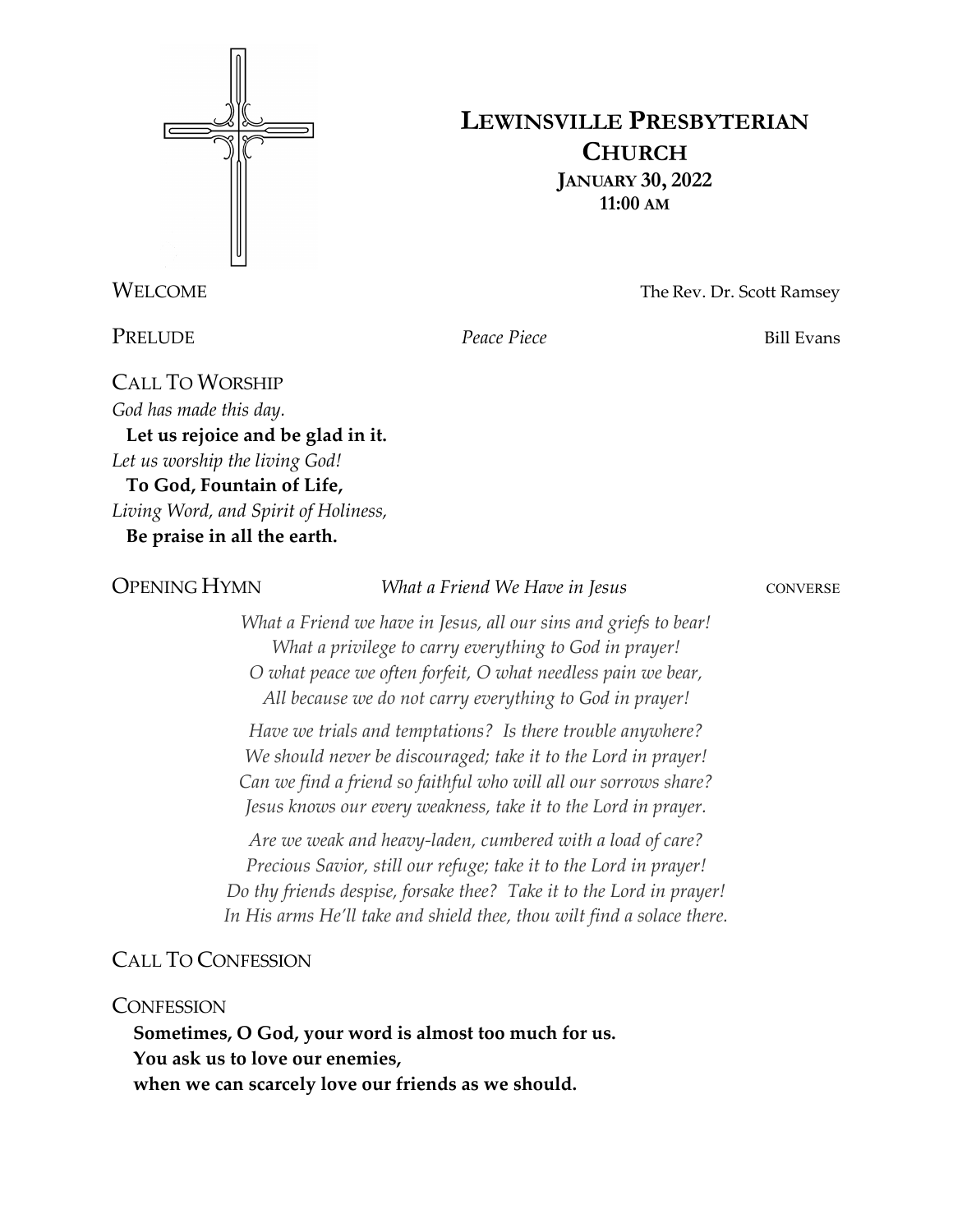**You ask us to give when we want to take, and to forgive when we want to nurse bitterness. We thank you that you accept us as we are, and that you show us what we can be. Forgive us for our sins, and set us back on your loving, just, and holy path. Through the grace of Jesus Christ, Amen.**

## ASSURANCE OF FORGIVENESS

CHILDREN'S MESSAGE

| <b>SCRIPTURE READINGS</b>                                                                                                                                                                                                                                                                                                                                                                                  |                                                                                                                                                                              | Jeremiah 1:4-10<br>Luke 4:21-30                                                                                        | Cathy Gaugler             |  |  |
|------------------------------------------------------------------------------------------------------------------------------------------------------------------------------------------------------------------------------------------------------------------------------------------------------------------------------------------------------------------------------------------------------------|------------------------------------------------------------------------------------------------------------------------------------------------------------------------------|------------------------------------------------------------------------------------------------------------------------|---------------------------|--|--|
| <b>SERMON</b>                                                                                                                                                                                                                                                                                                                                                                                              |                                                                                                                                                                              | Holy Trouble                                                                                                           | The Rev. Dr. Scott Ramsey |  |  |
| <b>SERMON HYMN</b>                                                                                                                                                                                                                                                                                                                                                                                         |                                                                                                                                                                              | I'm Gonna Live So God Can Use Me                                                                                       | I'M GONNA LIVE            |  |  |
|                                                                                                                                                                                                                                                                                                                                                                                                            |                                                                                                                                                                              | I'm gonna live so God can use me anywhere, Lord, anytime!<br>I'm gonna live so God can use me anywhere, Lord, anytime! |                           |  |  |
|                                                                                                                                                                                                                                                                                                                                                                                                            |                                                                                                                                                                              | I'm gonna work so God can use me anywhere, Lord, anytime!<br>I'm gonna work so God can use me anywhere, Lord, anytime! |                           |  |  |
|                                                                                                                                                                                                                                                                                                                                                                                                            |                                                                                                                                                                              | I'm gonna pray so God can use me anywhere, Lord, anytime!<br>I'm gonna pray so God can use me anywhere, Lord, anytime! |                           |  |  |
|                                                                                                                                                                                                                                                                                                                                                                                                            |                                                                                                                                                                              | I'm gonna sing so God can use me anywhere, Lord, anytime!<br>I'm gonna sing so God can use me anywhere, Lord, anytime! |                           |  |  |
| <b>AFFIRMATION OF FAITH</b>                                                                                                                                                                                                                                                                                                                                                                                |                                                                                                                                                                              |                                                                                                                        | Apostles' Creed           |  |  |
| I believe in God, the Father almighty, Maker of heaven and earth,                                                                                                                                                                                                                                                                                                                                          |                                                                                                                                                                              |                                                                                                                        |                           |  |  |
| and in Jesus Christ, his only Son, our Lord, who was conceived by the Holy Ghost,<br>born of the Virgin Mary, suffered under Pontius Pilate,<br>was crucified, dead, and buried; he descended into hell;<br>the third day he rose again from the dead; he ascended into heaven,<br>and sitteth on the right hand of God the Father Almighty;<br>from thence he shall come to judge the quick and the dead. |                                                                                                                                                                              |                                                                                                                        |                           |  |  |
|                                                                                                                                                                                                                                                                                                                                                                                                            | I believe in the Holy Ghost; the holy catholic church;<br>the communion of saints; the forgiveness of sins;<br>the resurrection of the body; and the life everlasting. Amen. |                                                                                                                        |                           |  |  |
|                                                                                                                                                                                                                                                                                                                                                                                                            | MINUTE FOR UPDATE ON REFUGEE RESETTLEMENT TEAM                                                                                                                               |                                                                                                                        | Rev. Layne Brubaker       |  |  |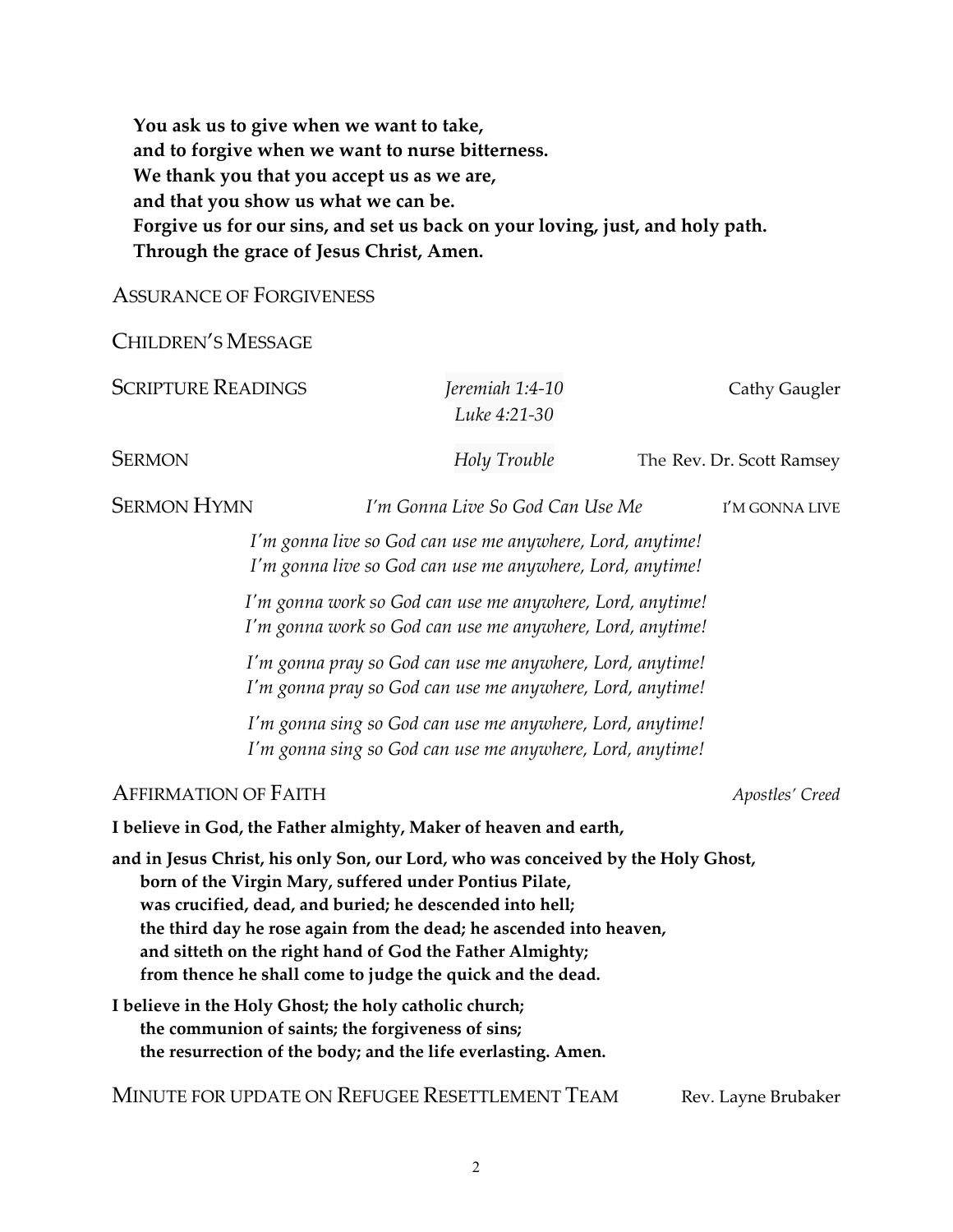#### INVITATION TO OFFERING

| <b>OFFERTORY</b> | <b>Amazing Grace</b>                                                                                                                                                                                   | Arr. Will Todd      |
|------------------|--------------------------------------------------------------------------------------------------------------------------------------------------------------------------------------------------------|---------------------|
|                  | Amazing Grace., how sweet the sound, that saved a wretch like Me.<br>I once was lost, but now am found, was blind, but now I see.                                                                      |                     |
|                  | Through many dangers, toils and snares I have already come;<br>'Tis Grace hath brought me safe thus far, and Grace will lead me home.                                                                  |                     |
|                  | The Lord has promised good to me, His word my hope secures;<br>He will my shield and portion be as long as life endures.                                                                               |                     |
|                  | This earth shall soon dissolve like snow, the sun forbear to shine;<br>But God, who called me here below, will be forever mine.                                                                        |                     |
|                  | I once was lost, but now am found, Was blind, but now I see<br>Amazing Grace.                                                                                                                          |                     |
| <b>RESPONSE</b>  | Glory to God, Whose Goodness Shines on Me                                                                                                                                                              | <b>GLORY TO GOD</b> |
|                  | Glory to God whose goodness shines on me, and in the Son whose grace has pardoned me,<br>and in the Spirit, whose love has set me free.<br>As it was in the beginning, is now and ever shall be. Amen. |                     |
|                  | World without end, without end, Amen. World without end, without end, Amen.<br>World without end, without end, Amen.<br>As it was in the beginning, is now and ever shall be.<br>Amen.                 |                     |
|                  | PRAYERS OF THE PEOPLE AND THE LORD'S PRAYER<br>Pulley International International International International International International International Inter<br>$-1$ 1 1 1 $-1$                       |                     |

*Our Father, who art in Heaven, hallowed be thy name. Thy kingdom come, thy will be done, on earth as it is in heaven. Give us this day our daily bread; and forgive us our debts, as we forgive our debtors; and lead us not into temptation, but deliver us from evil. For thine is the kingdom and the power and the glory, forever. Amen.* 

#### FOLLOWING CHRIST INTO THE WORLD

| <b>CLOSING HYMN</b>                                    | When the Lord Redeems the Very Least                             | I'LL FLY AWAY |  |
|--------------------------------------------------------|------------------------------------------------------------------|---------------|--|
|                                                        | When the Lord redeems the very least, we will rejoice.           |               |  |
| When the hungry gather for the feast, we will rejoice. |                                                                  |               |  |
|                                                        | We will rejoice with gladness. We will rejoice. We will rejoice! |               |  |
|                                                        |                                                                  |               |  |

*When the Lord restores the sick and weak, we will rejoice. When the earth is given to the meek, we will rejoice.*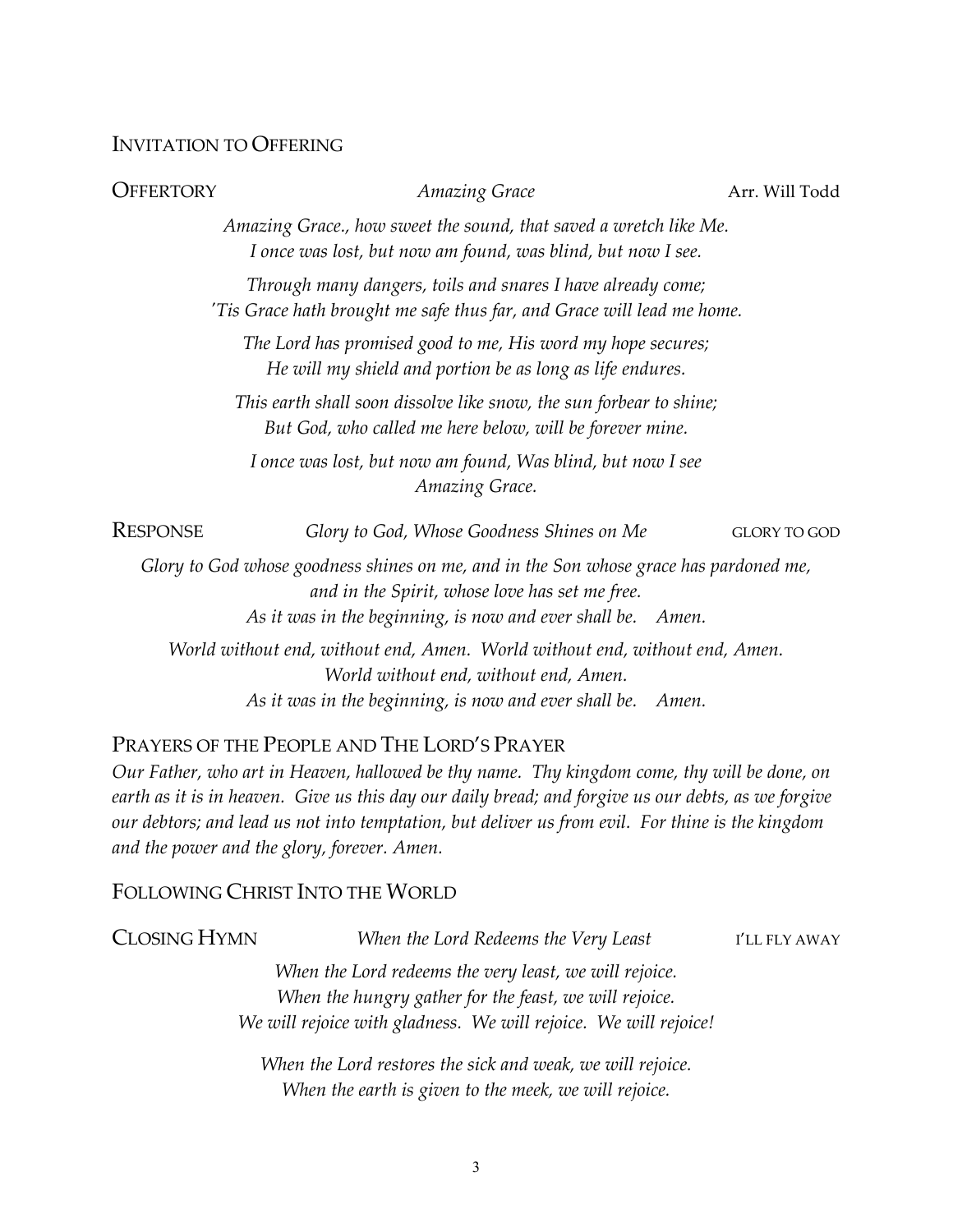*We will rejoice with gladness. We will rejoice. We will rejoice!*

*When the Lord revives the world from death, we will rejoice, will rejoice, will rejoice. When the word of God fills every breath, we will rejoice. We will rejoice with gladness. We will rejoice. We will rejoice!*

*When the Lord returns in victory, we will rejoice. Ehen we live in glorious liberty, we will rejoice, will rejoice, will rejoice. We will rejoice, will rejoice with gladness. We will rejoice, will rejoice with gladness. All our days we'll sig to God in praise. We will rejoice, will rejoice, will rejoice.*

**BLESSING** 

POSTLUDE *Hymn to Freedom* Oscar Peterson

\*\*\*\*\*\*\*\*\*\*\*\*\*\*

Participating in the worship service: (in order of appearance): The Rev. Dr. Scott Ramsey Christopher Ziemba, Guest Pianist Katy Morgan, Soprano ~ Elaine Guth, Soprano Jeannette Mulherin, Alto Evan Ayars, Tenor ~ Zachary Gutierrez, Bass The Rev. Layne Brubaker Cathy Gaugler, Lay Reader The Rev. Jen Dunfee A/V Team: Carlos Claros, Rob Ransom

\*\*\*\*\*\*\*\*\*\*\*\*\*\*

Our guest musician, **Chris Ziemba,** is a jazz pianist, composer, and educator based on the East Coast. He holds Bachelors of Music in Jazz and Contemporary Media as well as Music Education from the Eastman School of Music, where he studied with pianists Harold Danko and Paul Hofmann. He also holds a Masters of Music in Jazz and Contemporary Media from Eastman. Before leaving Rochester to establish himself in New York City, Ziemba won first place in the 2011 Jacksonville Jazz Piano Competition. In New York, he earned an Artist Diploma in Jazz Studies from The Juilliard School, where he studied with pianist Frank Kimbrough, famed for his work as a leader as well as with the Maria Schneider Jazz Orchestra. In 2013 he recorded *Chakra* with the Ted Nash Big Band. He has also performed with the Grammy-winning Gil Evans Project, led by Ryan Truesdell. Other highlights of his time in New York include performances with such renowned artists as Kurt Elling, Carl Allen, Marcus Printup, Ron Blake, and Karrin Allyson, among others. In 2016, Ziemba released his debut album, *Manhattan Lullaby*. The album features his original compositions and arrangements as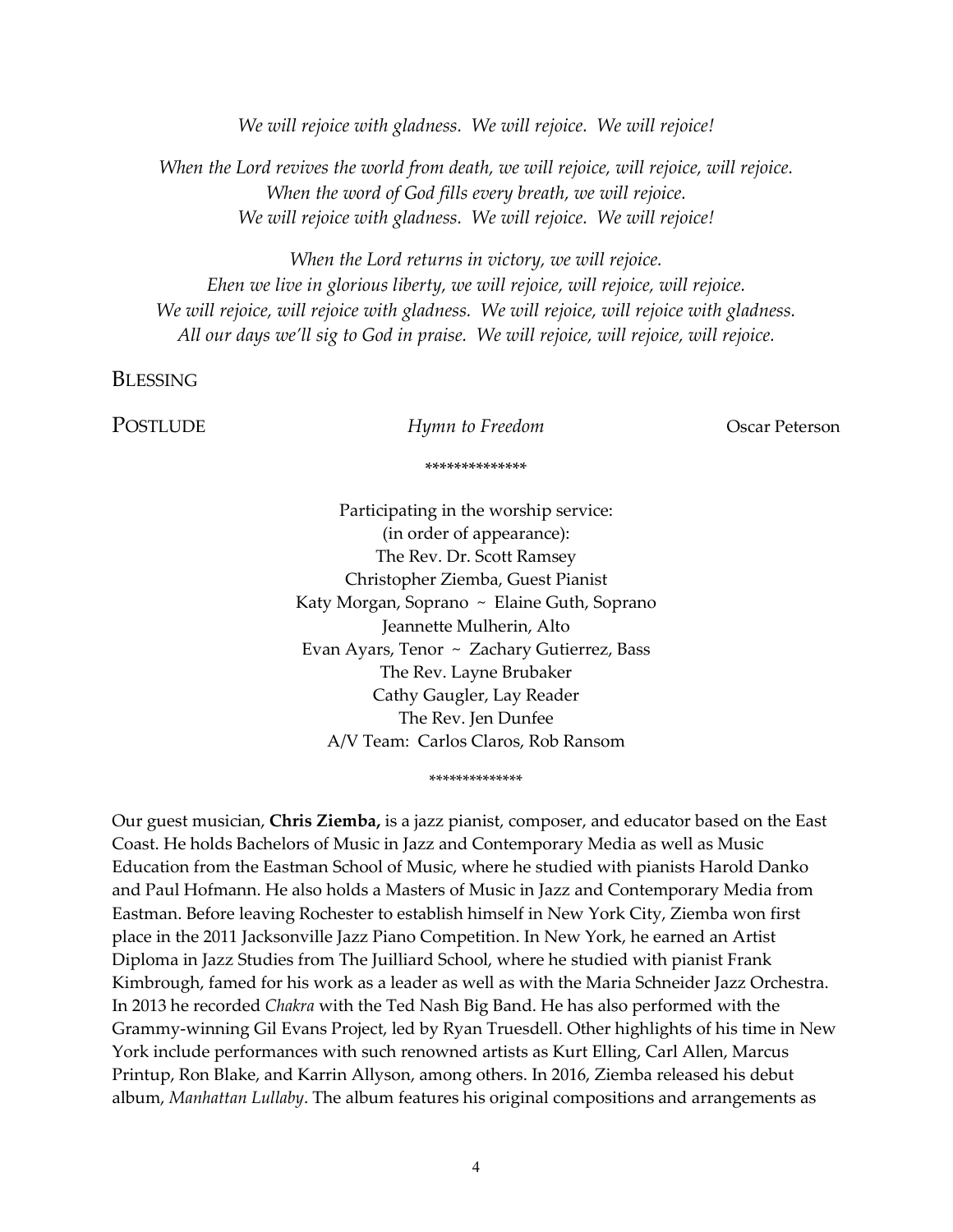played by saxophonist Michael Thomas, bassist Hans Glawischnig and drummer Jimmy Macbride.

In 2017, Ziemba became the pianist for the Airmen of Note, the premier jazz ensemble of the United States Air Force Band based in Washington, D.C. He continues to regularly perform and record. For more information, visit [www.chrisziemba.com](http://www.chrisziemba.com/)

\*\*\*\*\*\*\*\*\*\*

**Today's Offering**: Click the "Make a Gift" button to give online at www.lewinsville.org. To give via text message, text 703-270-0451 with the amount you would like to contribute, then follow instructions.

\*\*\*\*\*\*\*\*\*\*

*From the 175th Anniversary Notebook -* Lewinsville is known for sending out members to start new churches. "Why not right here," someone said. Thus, no one was surprised when Session made the decision in 1978 to allow the fledgling Korean Central Presbyterian Church to hold worship services at Lewinsville. Their services and Sunday School classes were always held on Sunday afternoons. The original 40 Korean families quickly outgrew Lewinsville's facilities and moved in 1985 to a 12-acre site in Vienna. By 2010, the KCPC moved again to an 80-acre campus near Centreville, Virginia where today it serves a congregation of more than 4,500! *175 Years! A Shared Journey of Faith—1846-2021*

# **Announcements for the Week of J an uary 3 0 , 2022**

The flowers in the sanctuary this morning are given to the glory of God by **Claire and Peter Grossi** in commemoration of Claire's father Lindsey Booth's 100th birthday.

A red rosebud in the sanctuary this morning is given to the glory of God in celebration of the birth of Owen Peter Kaffenberger, son of Kristin Donovan and Ross Kaffenberger. on January 8. The proud big brother is Jasper, and the proud grandparents are **Will and Carol Kaffenberger**.

A red rosebud in the sanctuary this morning is given to the glory of God in celebration of the birth of Aubrey Rose Fleming, daughter of Christine and Nick Fleming, granddaughter of Donna and Jim Van Wagoner and great Granddaughter of **Caroline and Dick Van Wagoner**.

\*\*\*\*\*\*\*\*\*\*

**ZOOM COFFEE HOUR -** Immediately after the Livestream 11:00 a.m. service, all are invited to a Coffee Hour Zoom for a time of fellowship and connection. During the weeks when we are livestream only, this casual, short Zoom (about 20-25 minutes) will give us a chance to "see" each other and check-in. Pastors will join as quickly as they can get on the computer after the postlude! Click here to join: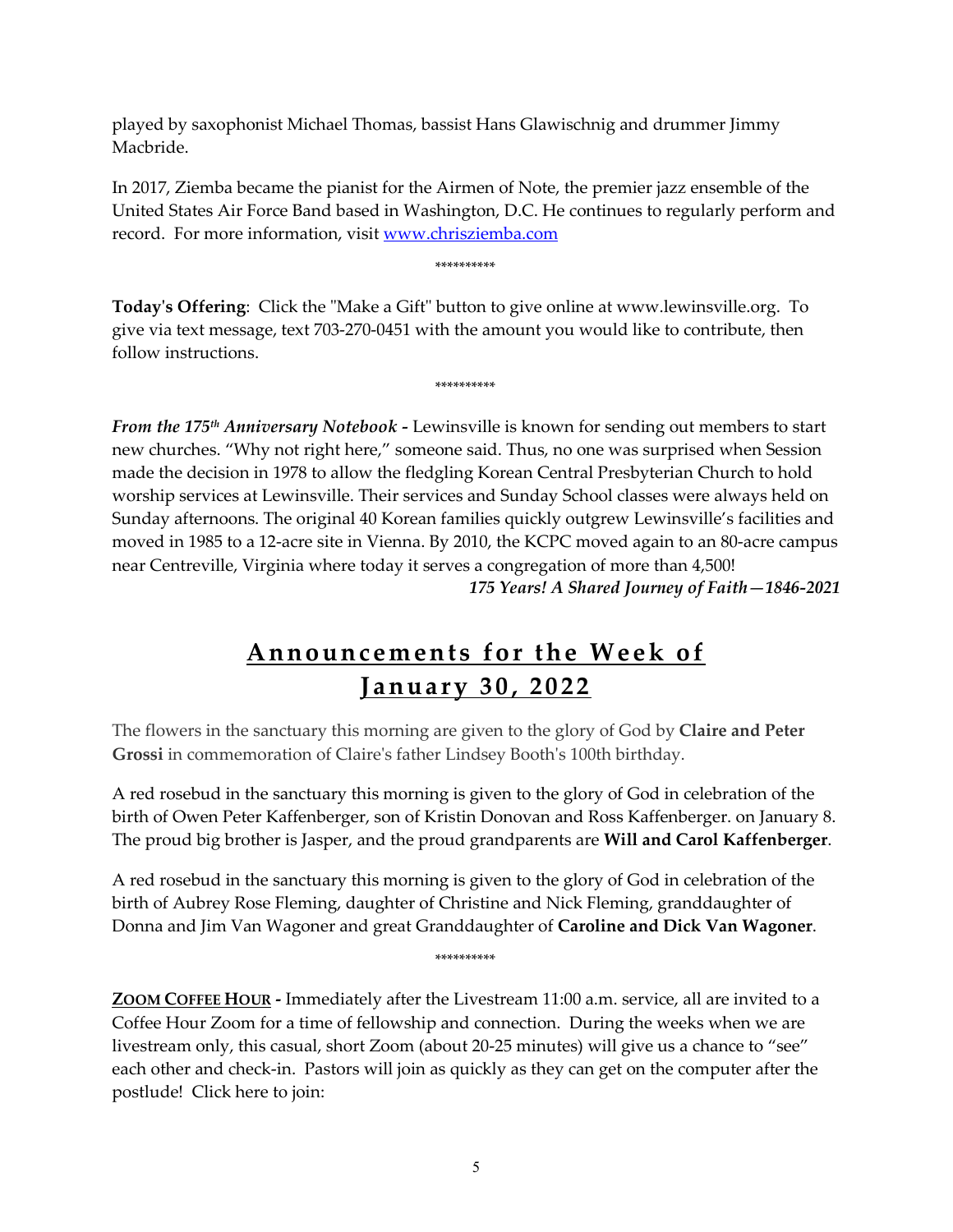<https://us02web.zoom.us/j/83983064126?pwd=UWVyOGNtUlZpWFVIN0hmU0VlTUZSdz09> If you need the call-in number, email Pastor Jen [jdunfee@lewinsville.org](mailto:jdunfee@lewinsville.org)

**STEPHEN MINISTERS** - Next week, the Stephen Minister trainees will explore "The Art of Listening" and how to use active and reflective listening skills to be a compassionate presence with those to whom they are ministering. Many Stephen Ministers who have completed the training speak about how useful this listening training is across all arenas of life – with partners, family, friends, colleagues, and with care receivers. We know when someone is really listening to us, and this training will deepen the participants skills and comfort in conveying that to others. Please continue to pray for our Stephen Ministry training and process.

**ANNUAL MEETING** - On Sunday, **February 6**, **9:30am**, the congregation of Lewinsville Church will gather via Webinar for its annual meeting for consideration of the pastors' terms of call, presentation of the church budget for 2022, presentation of the annual report, voting on church officers, and any other items that belong before the congregation. **When: Feb 6, 2022 09:30 AM Eastern Time (US and Canada)**  Topic: Lewinsville Presbyterian Annual Meeting

Register in advance for this webinar: [https://us02web.zoom.us/webinar/register/WN\\_RW3nKyC1SoO5SpEtfqQqEQ](https://us02web.zoom.us/webinar/register/WN_RW3nKyC1SoO5SpEtfqQqEQ)

After registering, you will receive a confirmation email containing information about joining the webinar.

**YOUTH UPDATE** - During January, because of Covid- 19 concerns and freezing temperatures, Youth Fellowship will be meeting via zoom on Sunday evenings 6:15-8:15. During these meetings we will check in sharing Joys and Concerns, reflect on scripture, and play fun games together. Anyone in middle school or high school is welcome to attend. Pastor Layne emails the zoom link each week. If you would like to be on that list please email her at [lbrubaker@lewsinville.org](mailto:lbrubaker@lewsinville.org)

**CONFIRMATION** - will begin on **February 13**, Sunday mornings 9:30-10:30. Students will be confirmed in worship on June 5 (Pentecost Sunday). Anyone in middle school or older is welcome to join these classes. Each week we will be discussing and discovering different aspects of our faith. We will be using a curriculum entitled: "Big God, Big Questions". It is our hope that each student in the confirmation class will have the opportunity to ask questions in hopes of learning more about themselves, God, and what it means to be a part of the kingdom of God. If you would like to sign up please email pastor Layne [lbrubaker@lewinsville.org](mailto:lbrubaker@lewinsville.org)

**YOUNG ADULTS -** Join us **Wednesday, February 2**, at 7:30 for a Virtual Game Night - reach out to Layne for the Zoom Link.

**MARK YOUR CALENDAR FOR SATURDAY FEBRUARY 26** - All young adults are welcome to join us for a hike around Burke Lake. (7315 Ox Rd, Fairfax Station, VA 22039) followed by a picnic lunch. We will meet at Shelter A at 10am. The hike is easy (very little to no incline) but is